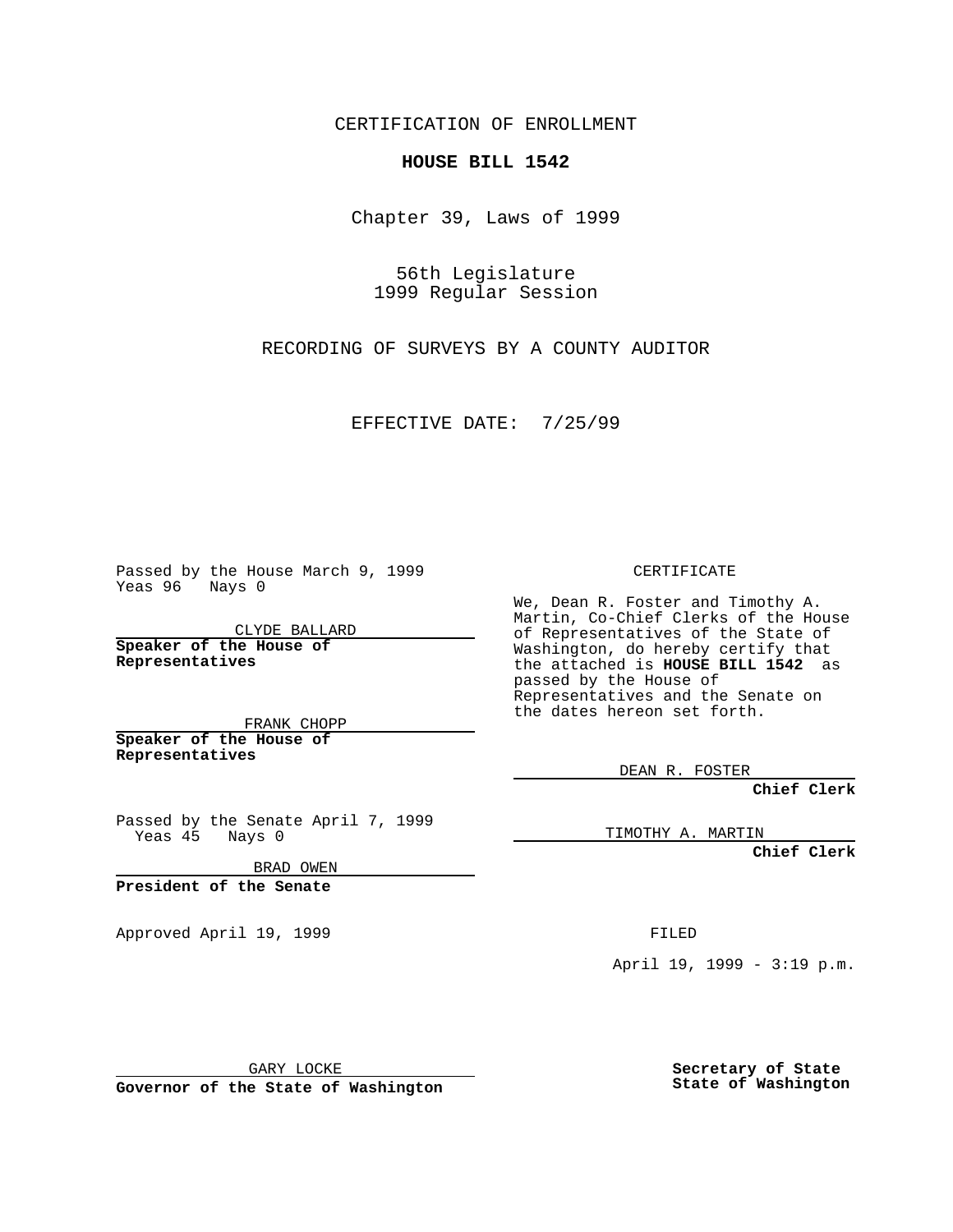## **HOUSE BILL 1542** \_\_\_\_\_\_\_\_\_\_\_\_\_\_\_\_\_\_\_\_\_\_\_\_\_\_\_\_\_\_\_\_\_\_\_\_\_\_\_\_\_\_\_\_\_\_\_

Passed Legislature - 1999 Regular Session

**State of Washington 56th Legislature 1999 Regular Session By** Representatives Ericksen, D. Schmidt, Romero and McMorris Read first time 01/28/1999. Referred to Committee on Local Government.

1 AN ACT Relating to the recording of surveys by a county auditor; 2 and amending RCW 58.09.050 and 58.09.110.

3 BE IT ENACTED BY THE LEGISLATURE OF THE STATE OF WASHINGTON:

4 **Sec. 1.** RCW 58.09.050 and 1973 c 50 s 5 are each amended to read 5 as follows:

6 The records of survey to be filed under authority of this chapter 7 shall be processed as follows:

8 (1) ((Surveys which qualify under RCW 58.09.040(1) shall be a map, 9 legibly drawn, printed or reproduced by a process guaranteeing a 10 permanent record in black on tracing cloth, or equivalent, eighteen by 11 twenty-four inches, or of a size as required by the county auditor. If 12 ink is used on polyester base film, the ink shall be coated with a 13 suitable substance to assure permanent legibility.)) (a) The record of 14 survey filed under RCW 58.09.040(1) shall be an original map, eighteen 15 by twenty-four inches, that is legibly drawn in black ink on mylar and 16 is suitable for producing legible prints through scanning, 17 microfilming, or other standard copying procedures. 18 (b) The following are allowable formats for the original that may

19 be used in lieu of the format set forth under (a) of this subsection: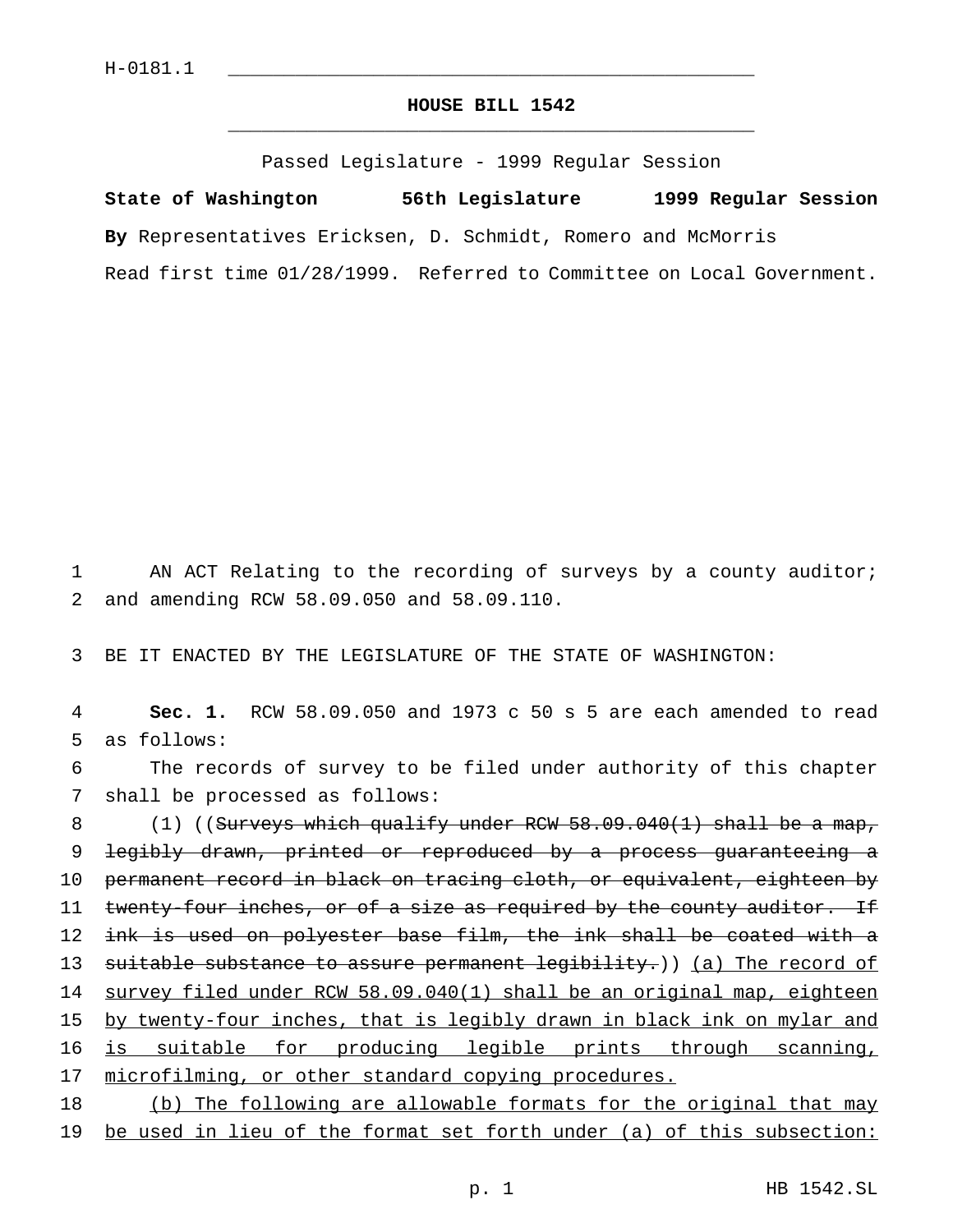1 (i) Photo mylar with original signatures;

2 (ii) Any standard material as long as the format is compatible with 3 the auditor's recording process and records storage system. This 4 format is only allowed in those counties that are excepted from 5 permanently storing the original document as required in RCW 6 58.09.110(5);

7 (iii) An electronic version of the original if the county has the 8 capability to accept a digital signature issued by a licensed 9 certification authority under chapter 19.34 RCW or a certification 10 authority under the rules adopted by the Washington state board of 11 registration for professional engineers and land surveyors, and can 12 import electronic files into an imaging system. The electronic version 13 shall be a standard raster file format acceptable to the county.

14 A two inch margin ((shall be provided)) on the left edge and a one-15 half inch margin ((shall be provided at the)) on other edges of the map 16 shall be provided. The auditor shall reject for recording any maps not 17 suitable for producing legible prints through scanning, microfilming, 18 or other standard copying procedures.

19 (2) Information required by RCW 58.09.040(2) shall be ((recorded)) 20 filed on a standard form eight and one-half inches by fourteen inches 21 ((which shall be)) as designed and prescribed by the ((bureau of 22 surveys and maps)) department of natural resources. The auditor shall 23 reject for recording any records of corner information not suitable for 24 producing legible prints through scanning, microfilming, or other 25 standard copying procedures. An electronic version of the standard 26 form may be filed if the county has the capability to accept a digital 27 signature issued by a licensed certification authority under chapter 28 19.34 RCW or a certification authority under the rules adopted by the 29 Washington state board of registration for professional engineers and 30 land surveyors, and can import electronic files into an imaging system. 31 The electronic version shall be a standard raster file format 32 acceptable to the county.

33 (3) Two legible prints of each record of survey ((<del>and records of</del> 34 monuments and accessories)) as required under the provisions of this 35 chapter shall be furnished to the county auditor in the county in which 36 the survey is to be recorded. ((The auditor shall keep one copy for 37 his records and shall send the second to the bureau of surveys and maps 38 at Olympia, Washington, with the auditor's record number thereon.)) The 39 auditor, in those counties using imaging systems, may require only the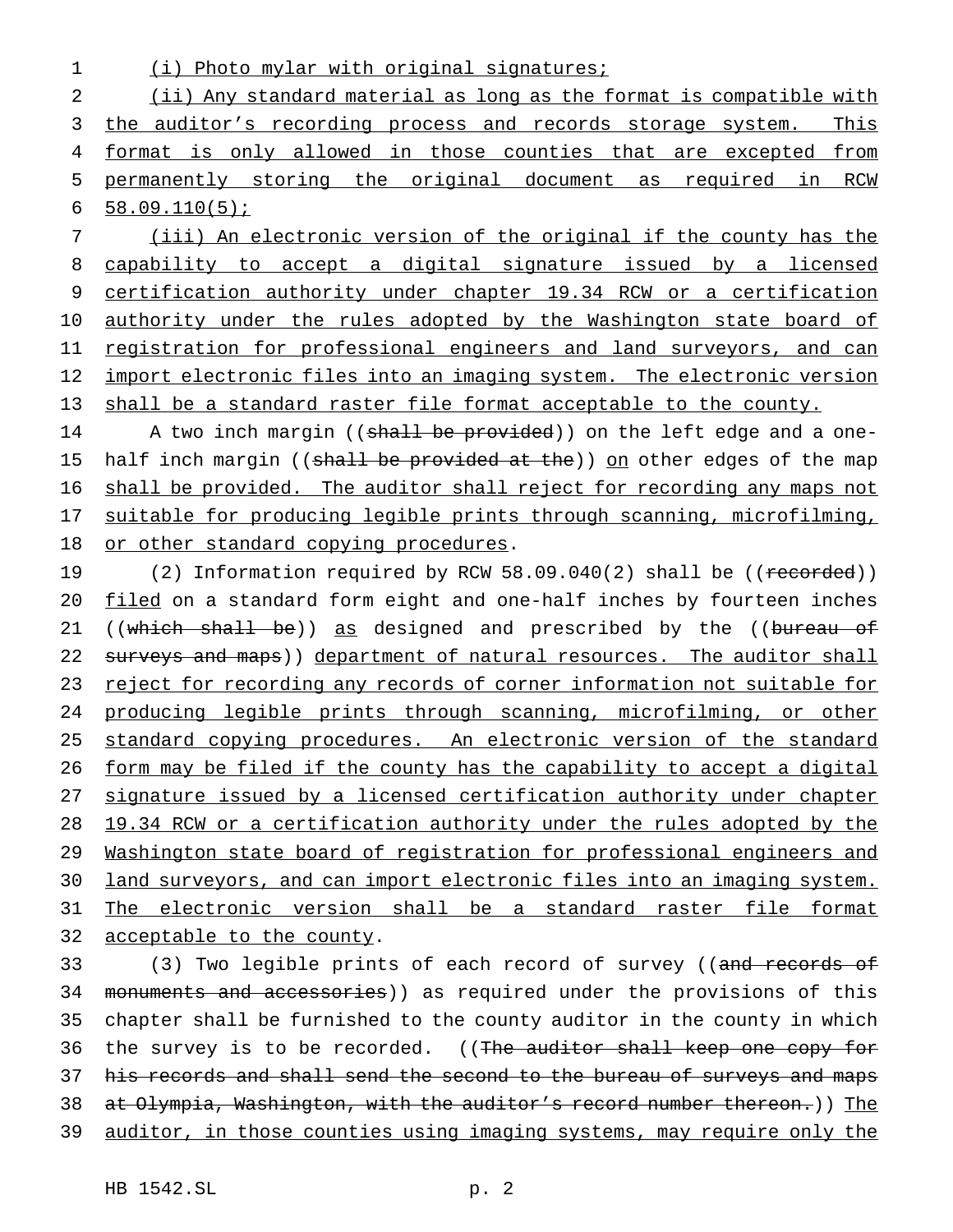1 original, and fewer prints, as needed, to meet the requirements of their duties. If any of the prints submitted are not suitable for scanning or microfilming the auditor shall not record the original. (4) Legibility requirements are set forth in the recorder's

5 checklist under RCW 58.09.110.

6 **Sec. 2.** RCW 58.09.110 and 1973 c 50 s 11 are each amended to read 7 as follows:

8 ((The record of survey and/or record of corner information filed 9 with the county auditor of any county shall be securely fastened by him 10 into suitable books provided for that purpose.

11 He)) The auditor shall accept for recording those records of survey 12 and records of corner information that are in compliance with the 13 recorder's checklist as jointly developed by a committee consisting of 14 the survey advisory board and two representatives from the Washington 15 state association of county auditors. This checklist shall be adopted 16 in rules by the department of natural resources.

17 (1) The auditor shall keep proper indexes of such record of survey 18 by the name of owner and by quarter-quarter section, township, and 19 range, with reference to other legal subdivisions.

20 ((He)) (2) The auditor shall keep proper indexes of the record of 21 corner information by section, township<sub> $r$ </sub> and range.

22 ((The original survey map shall be stored for safekeeping in a 23 reproducible condition. It shall be proper for the auditor to maintain 24 for public reference a set of counter maps that are prints of the 25 original maps. The original maps shall be produced for comparison upon  $26$  demand.))

27 (3) After entering the recording data on the record of survey and 28 all prints received from the surveyor, the auditor shall send one of 29 the surveyor's prints to the department of natural resources in 30 Olympia, Washington, for incorporation into the state-wide survey 31 records repository. However, the county and the department of natural 32 resources may mutually agree to process the original or an electronic 33 version of the original in lieu of the surveyor's print.

 (4) After entering the recording data on the record of corner 35 information the auditor shall send a legible copy, suitable for scanning, to the department of natural resources in Olympia, Washington. However, the county and the department of natural